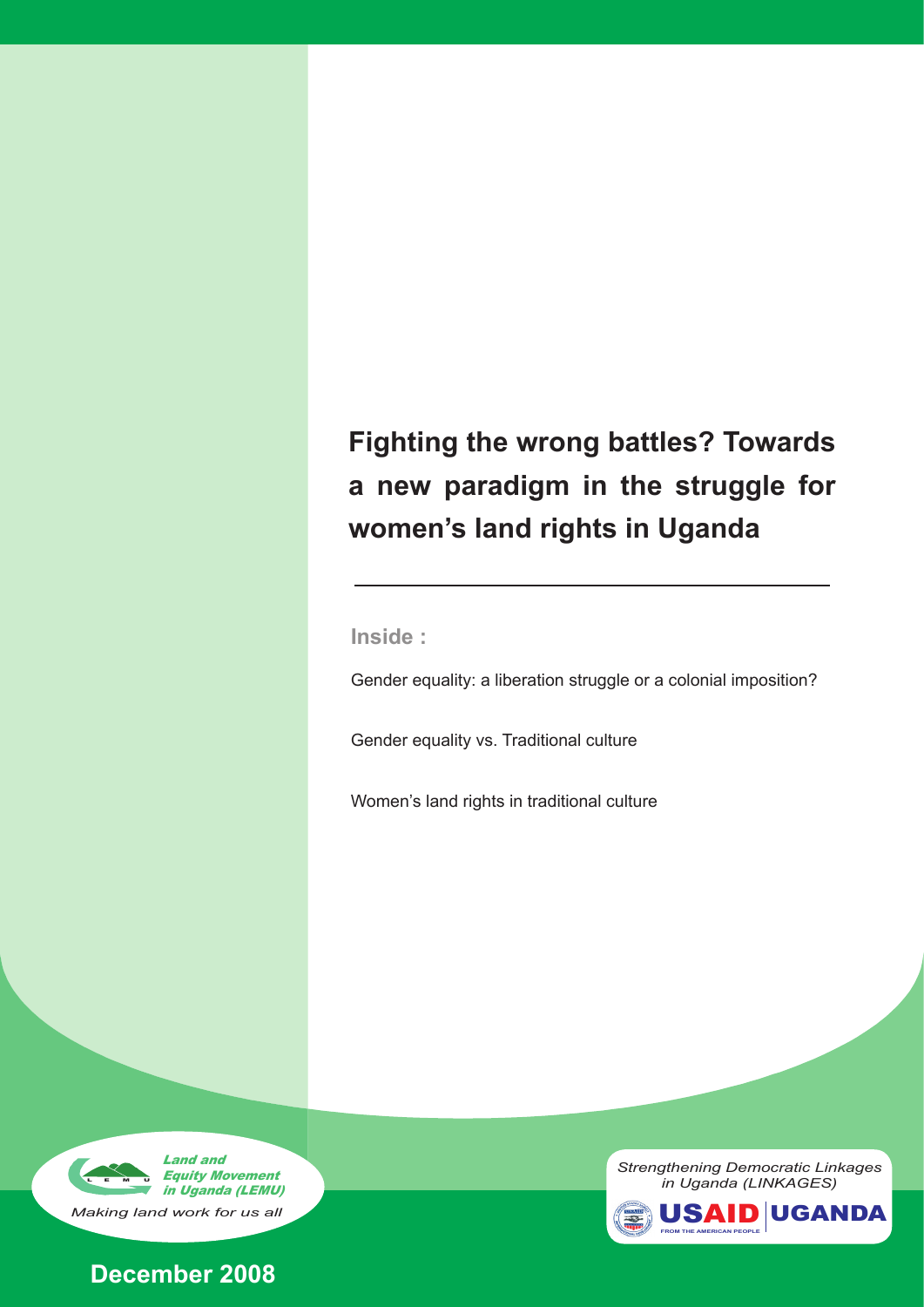## **Gender equality: a liberation struggle or a colonial imposition?**

There has long been an accusation that the battle for women's rights has somehow been a Western imposition on 'traditional African societies'. Paradoxically, this argument is often accepted by gender activists themselves, who struggle against 'traditional' practices which discriminate against women. It is the struggle for women's land rights that most clearly makes tradition the enemy. Sensitisation, changes in the law, the Constitution, all are evoked to counter traditions which discriminate against women, do not allow women to own land, and make women second class members of their communities, or worse. The fight for women's land rights is also the most important battle of all for Ugandan women. The security of their land rights is often tenuous, their rights enjoyed only at the mercy of their in-laws or their own brothers. Women who lose land rights are usually close to destitution, socially and economically: the threat alone keeps many more in subordination to their husbands or their in-laws.

Rural women are very vocal about the unfairness they see in the treatment of women, particularly of widows and divorcees. Traditional village leaders also regularly stress that 'their people' respect the rights of women in general and widows in particular, and how wrong it would be not to protect them. Of course, this is often not reflected in practice; but it is still significant because it accepts the point of principle that women have rights. This raises the challenge: if cultural leaders and women themselves believe that the protection of women's rights is part of justice, why is the struggle for women's land rights often portrayed as a struggle against local culture? Why have gender activists had so little success in mobilising grass-roots women to fight for women's rights? And why have gender activists attacked 'traditional practices' rather than enlisting indigenous beliefs about fairness as allies? The answer to these questions will help answer the biggest challenge: why, despite so much work on raising gender awareness, is the situation for rural women's land rights not getting any better?

## **Gender equality vs. Traditional culture**

The conventional starting point in the battle is often the 'fact' that traditionally women are not allowed to own land. The aim is then to replace traditional systems of ownership ('customary tenure') with more 'modern' laws which give women rights. The 'best' way to do this, it is argued, is to help women get titles to land. Titling land takes it out of customary rules: a woman with freehold title is fully equal to a man with freehold title. The State Courts can then protect her rights if a man tries to take control over her land. The objective then becomes to increase the number of women holding titles. The proportion of titled land owned by women (7%) is frequently quoted as an indicator of gender equality in land rights – a quite bizarre idea, for a country where over 80% of land is held without title, since it says absolutely nothing about the situation for the vast majority of women in the country.

The situation for this rural majority is not improving. Their land rights are frequently violated by members of their own families. We believe that the strategy has failed because it is based on a wrong premise, that according to custom, women cannot own land. As a result, we have fought the wrong battle against 'tradition', instead of fighting for the cultural rights that women feel exist, but which are being violated. A central part of the campaign was for 'co-ownership', i.e. for land owned by a man before marriage to be legally considered the joint property of husband and wife on marriage.

This continued to be resisted by men, and in rural areas, the resistance comes because it is seen as giving a woman individual ownership over land, in a culture where all land is family land. Men and women who value the principle that land is family owned are told that their culture is discriminatory and backward.

The individual violations of women's rights are often treated in the same way. When a widow is thrown off her land by her in-laws, men and women are told that their culture is wrong, not that those who throw widows off their land are wrong. The widows themselves feel very keenly the injustices practised against them by their families or communities, but the denigration of their own culture leaves women feeling that somehow their own specific injustices are not really related to the agenda of the activists, that the abstract campaigns for equality, and against their own culture, that are being urged upon them are not the same battle as the one which they are fighting for, which is for their land rights not to be violated by land grabbers. Small wonder that the fight for their own rights is too often seen as foreign, or 'something from Kampala'.

## **Women's land rights in traditional culture**

Why has the distortion so often been accepted? It rests upon a very common misunderstanding about how land under customary tenure is owned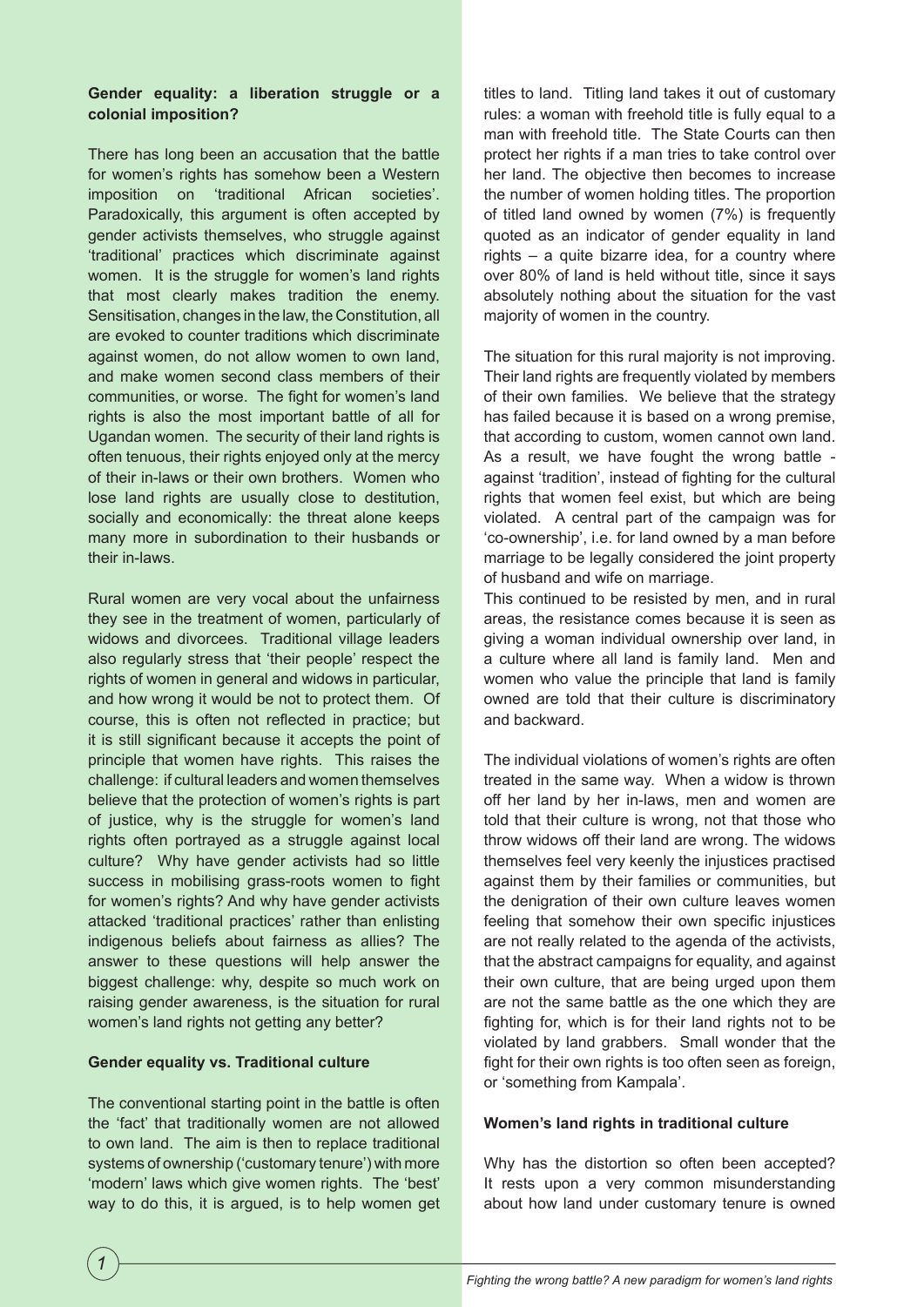and administered. There are some fundamental differences between these systems and the 'freehold' ways of thinking which are more common in urban contexts - that is held by people who are more familiar with the rules of a freehold system. With a freehold title, the person whose name is on the title is the land owner, and has all the rights to the property. Under customary tenure, land ownership is by families, not individuals. The head of the household would nominally be referred to as the 'land owner', but it is a common mistake to interpret this as meaning that he has all rights in the land, and that his wife or others only ever enjoys 'access' rights if he gives his permission. Ownership is stewardship, or a trusteeship, and it comes with the responsibility to protect the land itself, and to protect the land rights of all those with a claim in that land – all family members, including future generations. If a man dies leaving a widow, she assumes the role of head of family<sup>1</sup>. However, there would be extreme resistance to regard the land as the personal property of the widow – just as it was never the personal property of her husband. She has the duty to allocate land to her sons and daughters-in-law at the appropriate time and to her daughters if they remain in their parents' clan because of divorce or not getting married. It is still common to be told that a widow 'holds' her late husband's land but that 'she is not really the owner' – because she cannot sell it. In fact, she can sell the land, with the permission of the clan, if there is a valid reason, which are exactly the same conditions facing a man who wants to sell land. The specific rights that the widow and her late husband held are exactly the same.

Fortunately, the "Principles, Practices, Rights and Responsibilities" (PPRR) have been written down by the customary authorities of the three largest groups in Northern and Eastern Uganda (the Acholi, Langi and Teso) making it a matter of fact what customary law said, rather than a matter of debate. These principles also make it clear that unmarried women have rights to land from their parents, and that divorced women have rights to their parents' land (or from their brothers). These principles are frequently not being respected: that is why LEMU argues that the real struggle is to establish the enforcement and not the abolition of customary principles.

1 This is certainly the case for Acholi, Lango and Teso tradition, and probably for many other communities.

This would involve a significant paradigm shift, but one which is necessary to bring about an improvement in women's lot.

It is worth exploring the implications of such a paradigm shift.

## *1. What is the focus of the debate?*

Currently, the discourse revolves around the ideas of 'control' and 'access' rights to land, with the aim of bringing gender equality. The new paradigm would look at specific rights in practice and how they should be protected. Rights and responsibilities always derive from a social context: in Ugandan societies, women and men have more different roles than in the West. The new paradigm would accept these different roles, and would fight for equity, rather than equality.

#### *2. Diagnosing the problem*

The old paradigm was trying to fight bad customs and bad men. This needs a strategy of replacing community practice and community protection with State law and State protection. The new paradigm recognises that this is impossible. Implementation of protection for women's rights can only come with community acceptance. The problem is that the customary system is not working: this is a 'system' problem, and not due to any individual. Fixing the system and making it accountable becomes the new strategy.

#### *3. What rights need protecting?*

This will be the hardest shift for many. The current rights' paradigms are based on individual rights: this means that unless women have the same individual rights as men, it would be discrimination. Accepting the notion of culturally embedded rights means accepting that people (both men and women) have rights and responsibilities as family members. A person's rights change as their family situation changes, and men and women will frequently have different rights and responsibilities. This should not result in discrimination. A married woman claims land rights from her parent's in law, not her parents: her claim is made in a different place from her brother, but neither claim can legally be denied.

#### *4. What are the practical solutions?*

The old model looked to pass legislation protecting women and to empower women to claim those rights against their societies. Specifically, it also looked to help women to title as much land as possible either